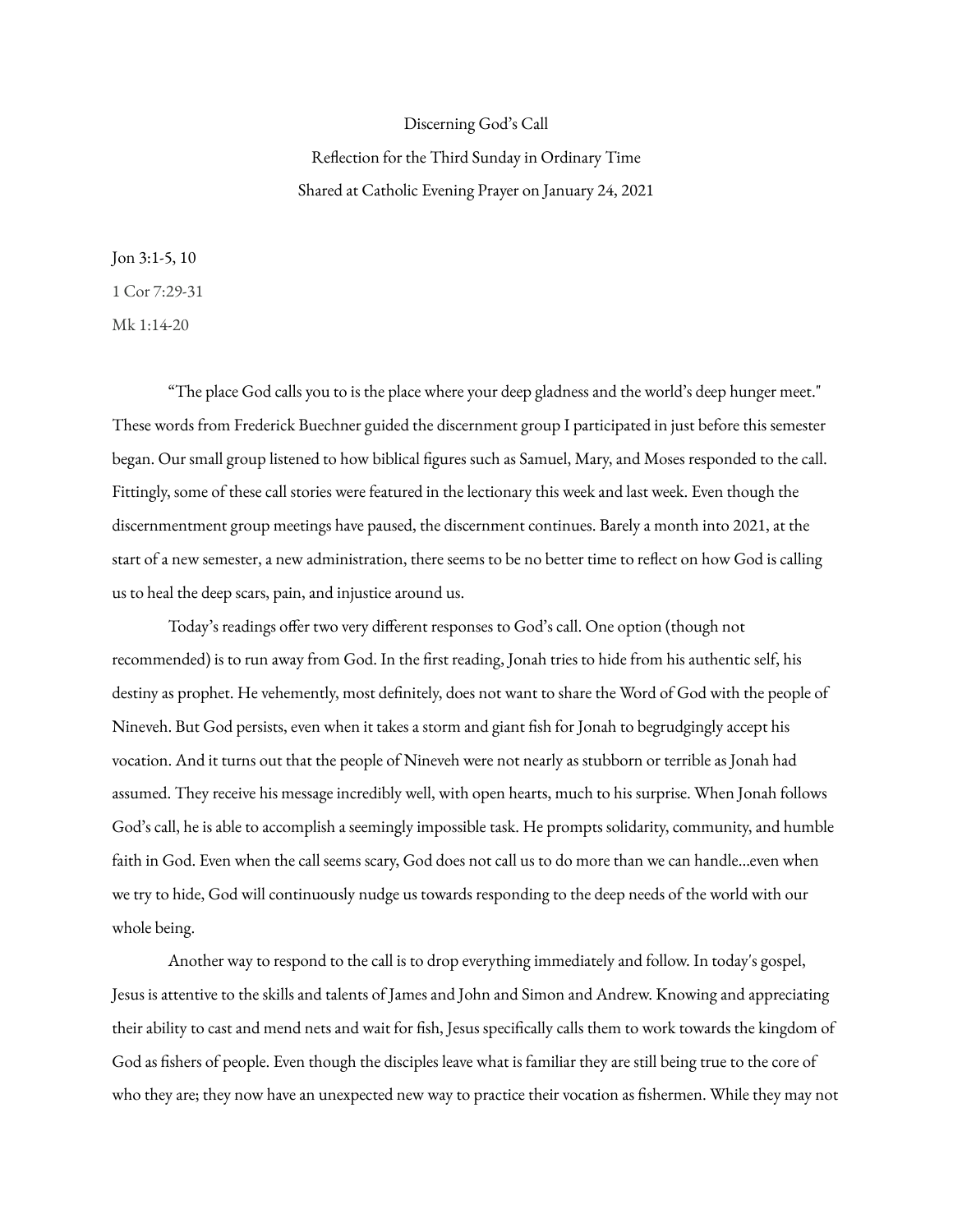spend the rest of their days on the shoreline, they still must cast their hearts out to the poor, persistently mend the suffering wounds of their neighbors, patiently wait with Jesus, and nourish people with the gospel, bringing them closer to Christ. As fishers of people, the disciples use their gifts, their deepest gladness, to nourish God's people. God sometimes calls us to go to a new place, to practice our skills in a new context to realize our gifts fully.

Of course, there are more than just these two ways of responding to God's call. In between these two extremes is the gradual process of discernment, the slow reveal of God's will, of uncovering our deepest desires day by day...and slowly mustering the courage to accept the invitation. Discerning God's call can be challenging, it is; the people of Nineveh are unlikely models who can offer some wisdom for this third way of listening and responding to God's word. Like the Ninevites, we don't often hear the voice of God speaking audibly, directly to us. We don't often see Jesus approaching us on the shore. We do, however, have the opportunity to listen together and discern God's will together. We have unexpected prophets in our lives, those mentors and friends who accompany us in our discernment, offering wisdom for living authentically and in relation with one another. We do have the opportunity to feel the Holy Spirit embracing us.

Along with these prophetic voices and mentors, we can also let the words of scripture guide our callings. Lectio Divina is one way to open ourselves to hear God's wisdom in community. During these Bible study gatherings, we approach scripture as living word and let the spirit speak to us as we prayerfully reflect on the week's upcoming readings. We sit together and ponder how God is working in our lives, calling us to grow a little closer, to live the gospel a little more deeply at this moment. We notice the words that resonate, reflect on how these relate to our personal experiences and offer prayers of petition and thanksgiving to connect our lives to the needs of the world. The practice of Lectio helps us to embody the message expressed by St. Paul in the second reading: to understand and experience our daily lives with the realization that the kingdom of God is at hand; our time on earth is limited. He prompts us to think: Do we recognize the urgency of incorporating the gospel into our daily lives? Whenever we weep and mourn, whenever we experience gladness? We can't wait until we are old. We must start listening now and then never stop listening. We must listen with not just our ears, but our hearts and minds. The insights we have during Lectio each week may be small, but incrementally, we are working together to live our lives committed to bringing our deepest selves to our communities. Weekly lectio spiritual reading has indeed helped me discover those places where God is calling in each moment.

As we begin this second week of the new semester, let us commit ourselves--as individuals, a church, a campus, a nation, a world--to reflect on where God is calling us and who God is calling us to be. Discerning